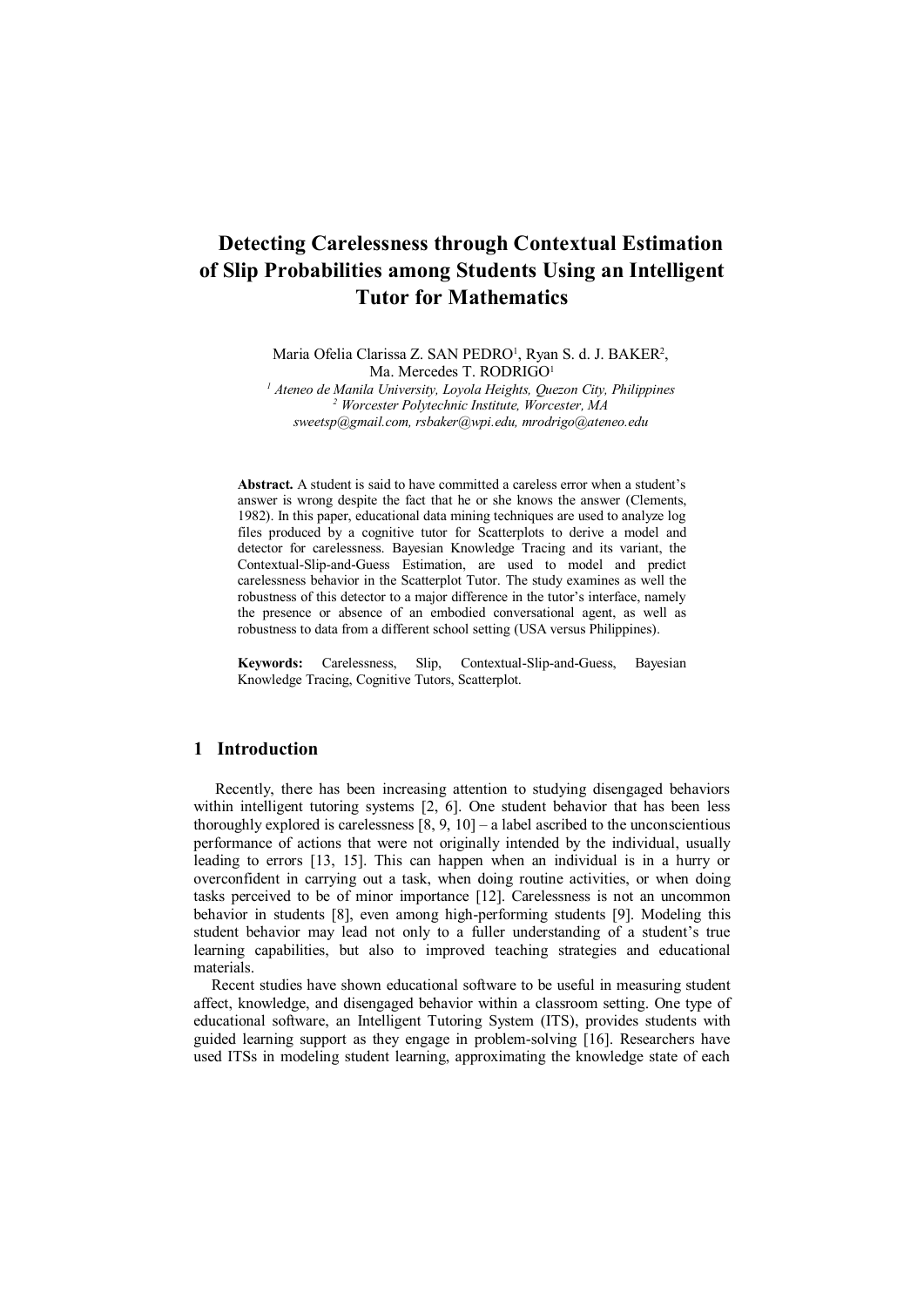student at a given time [11]. In recent years, further studies using ITSs have branched out towards modeling and detecting student affective states [1, 17] and behaviors associated with affect and poorer learning, including gaming the system [6] and offtask behavior [2]. Of importance to the analyses in this paper, Baker, et al. [4] have recently developed a slip detector [4] which can be used to detect carelessness as student behavior within ITSs. This operationalization of carelessness accords to the definition of carelessness in Clements, that errors committed by students deemed competent in problem-solving indicate carelessness behavior [9]. However, although the model has been applied within multiple tutors, it is not yet clear how widely the model generalizes. For this model to be broadly useful, it must be able to generalize to new tutor designs and student populations.

Within this paper, we establish the generalizability of models of students' carelessness, using two versions of a Cognitive Tutor for Scatterplot generation and interpretation, differing in the presence or absence of an Embodied Conversational Agent (ECA) [6]. We analyze interaction logs from Philippine high school students under these two conditions, producing two slip detectors based on previous work at modeling this construct [3, 4]. We then test the detectors on the other version of the learning environment's dataset to see how well the detectors generalize to data sets with significant differences in design. We also test the detectors on interaction logs from US middle school students using the same tutors to see how well these models generalize to data with a different school setting. In the long term, the work hopes to contribute to a generalizable model of carelessness.

#### **2 Carelessness Detection in Cognitive Tutors**

Cognitive Tutors employ a strategy known as Knowledge Tracing to estimate a student's latent knowledge based on his/her observable performance. This process is based on Corbett and Anderson's Bayesian Knowledge Tracing (BKT) model [11].

The BKT framework, in its original articulation, enables the Cognitive Tutor to infer student knowledge by continually updating the estimated probability a student knows a skill every time the student gives a first response to a problem step regardless whether the response is correct or not. It uses four parameters – two learning parameters L<sub>O</sub> (initial probability of knowing each skill) and T (probability of learning the skill at each opportunity to make use of a skill), together with two performance parameters G (probability that the student will give a correct answer despite not knowing a skill) and S (probability that the student will give an incorrect answer despite knowing the skill) – for each skill (estimated from data information in each skill). These parameters are invariant across the entire context of using the tutor. Using Bayesian analysis, BKT re-calculates the probability that the student knew the skill before the response (at time n-1), using the information from the response, then accounts for the possibility that the student learned the skill during the problem step, such that [11]:

$$
P(L_n | Action_n) = P(L_{n-1} | Action_n) + ((1 - P(L_{n-1} | Action_n)) * P(T)).
$$
 (1)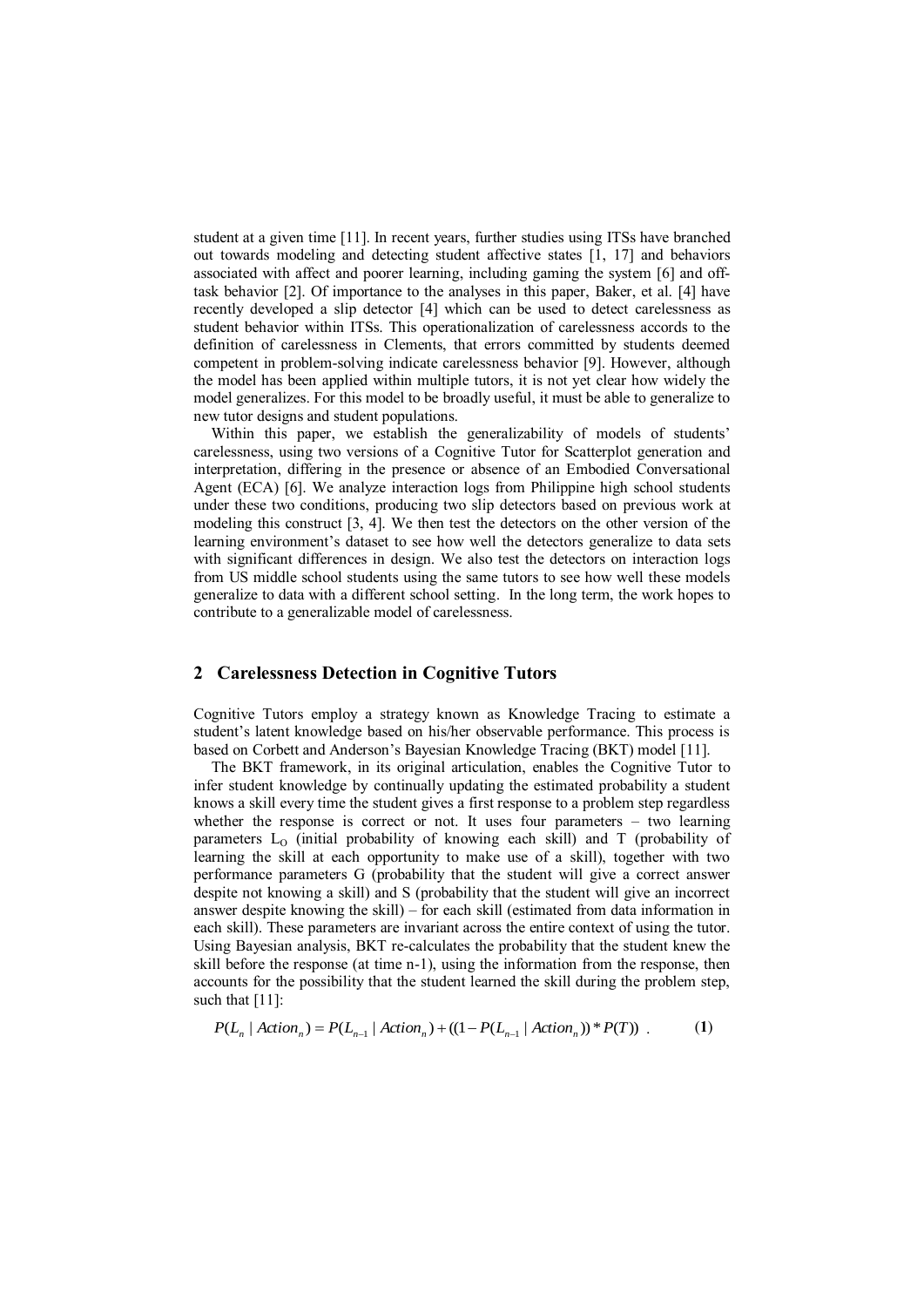Studies by Baker et al. proposed a variant of the BKT model which contextually estimates the Guess and Slip parameters, with this Contextual Slip being an indicator of carelessness [3, 4]. The Contextual Guess-and-Slip (CGS) model examines the properties of each student response as it occurs, in order to assess the probability that the response to an action is a guess or slip. In this model, the estimates of the slip and guess probabilities are now dynamic and depends on the contextual information of the action, such as speed and history of help-seeking from the tutor. It has been shown that this model can indicate aspects of student learning that are not captured by traditional BKT, which may significantly improve prediction of post-test performance [5]. Based on prior theory on carelessness (as discussed above), we use the slip model as an operationalization of carelessness [cf. 8] (though slips may also occur for other reasons, such as shallow knowledge [e.g. 5]).

#### **3 Methods**

Data were gathered from 126 students from a large public high school in Quezon City, Philippines (PH). For 80 minutes, students used a Cognitive Tutor unit on scatterplot generation and interpretation [6]. Students had not explicitly covered these topics in class prior to the study. Prior to using the software, students viewed conceptual instruction. Each student in each class took a nearly isomorphic pre-test and post-test, counterbalanced across conditions.

Within the Scatterplot Tutor, the learner is given a problem scenario. He/she is also provided with data that he/she needs to plot in order to arrive at the solution. He/she is asked to identify the variables that each axis will represent. He/she must then provide an appropriate scale for each axis. He/she has to label the values of each variable along the axis and plot each of the points of the data set. Finally, he/she interprets the resultant graphs. The Scatterplot tutor provides contextual hints to guide the learner, feedback on correctness, and messages for errors. The skills of the learner is monitored and displayed through skill bars that depict his/her mastery of skills.

Sixty four of the participants (Scooter group) were randomly assigned to use a version of the tutor with an embodied conversational agent, "Scooter the Tutor". Scooter was designed to both reduce the incentive to prevent gaming the system and to help students learn the material that they were avoiding by gaming, while affecting non-gaming students as minimally as possible. Gaming the system is defined in [6] as behavior aimed at obtaining correct answers and advancing within the tutoring curriculum by systematically taking advantage of regularities in the software's feedback and help. Scooter displays happiness and gives positive message when students do not game (regardless of the correctness of their answers), but shows dissatisfaction when students game, and provides supplementary exercises to help them learn material bypassed by gaming. The remaining 62 participants (NoScooter group) used a version of the Scatterplot Tutor without the conversational agent. As such, skills associated with the tutor version with Scooter have additional Scooterrelated skills not present in the tutor without Scooter. The number of students assigned to the conditions in this study was unbalanced because of data gathering schedule disruptions caused by inclement weather.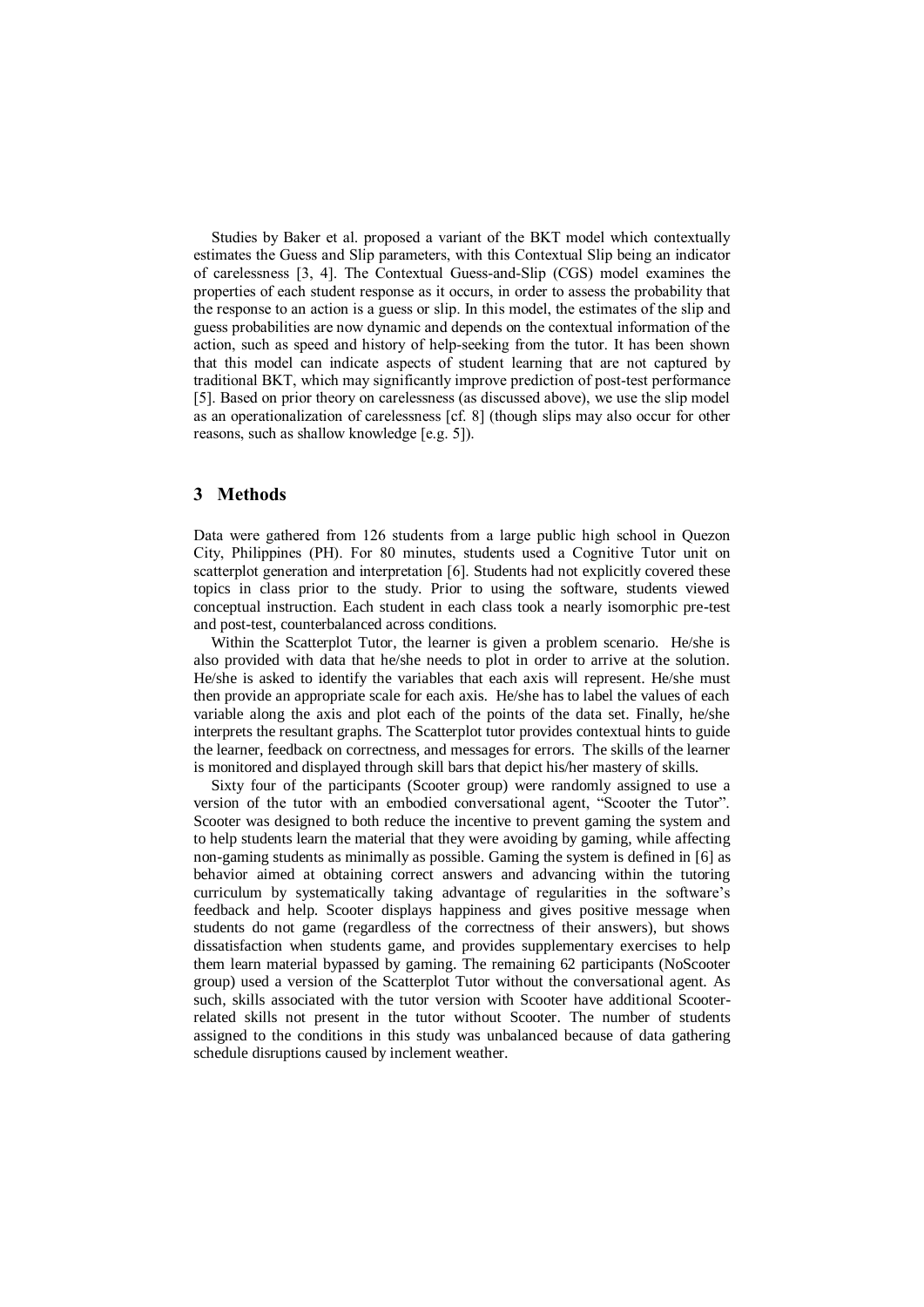Log files generated by the Cognitive tutor recorded the students' actions in realtime. A set of 26 transaction features identical to the set used in [4] was extracted and derived from the logs for each problem step. These features were used since they have been shown to be effective in creating detectors of other constructs [e.g. 6]. Baseline BKT parameters were fit with brute-force search [cf. 5]. From this baseline model, estimates of whether the student knew the skill at each step were derived and used to label actions (whether correct or incorrect response) with the probability that the actions involved guessing or slipping, based on the student performance on successive opportunities to apply the rule [4]. As in [3, 4], Bayesian equations were utilized in computing training labels for the Slip (and Guess) probabilities for each student action (A) at time N, using future information (two actions afterwards  $- N+1$ ,  $N+2$ ), in order to infer as accurately as possible the true probability that a student's action at time N was due to knowing the skill, or due to a slip or guess [4]. Using Eq. 2, the probability that the student knew the skill at time N can be calculated, given information about the actions at time N+1 and N+2 ( $A_{N+1,N+2}$ ).

$$
P(A_N \text{ is a Slip} \mid A_N \text{ is incorrect}) = P(L_n \mid A_{N+1,N+2}). \tag{2}
$$

Models for Contextual Slip (and Guess) were then produced through Linear Regression using truncated training data [3], to create models that could predict contextual guess and slip without using data from the future. These new models were then substituted for the Guess and Slip parameters per problem step, labeling each action with variant estimates as to how likely the response is a guess or a slip. With dynamic values of Guess/Slip, the learning parameters Lo and T were re-fit per skill.

#### **4 Results and Discussion**

Using student-level cross-validation (6-fold) Linear Regression Modeling in RapidMiner, a Carelessness model approximating the Contextual Slip Model was created with the 26 attributes extracted, plus the label of the probability that the action step is a Slip. Table 1 shows a model trained on data that used the tutor without an agent (NoScooter group) and a model trained on data that used a tutor with an agent (Scooter group), with their respective final attributes. The detector from the NoScooter group data achieved a correlation coefficient of  $r = 0.460$  to the labels, while the detector from the Scooter group data achieved  $r = 0.481$ , in each case a moderate degree of correlation [19].

**Table 1.** Carelessness (Contextual Slip) Models for NoScooter and Scooter Groups

| Carelessness (NoScooter) $=$          | Carelessness $(Scooter) =$                         |
|---------------------------------------|----------------------------------------------------|
| $-0.07256$ * Answer is right          | $-0.11895$ * Answer is right                       |
| $-0.03658$ * Action is a bug          | $-0.02501$ * Action is a bug                       |
| $+0.08997$ * Action is a help request | $+0.05535*$ Input is a choice                      |
| $+0.09944$ * Input is a choice        | $-0.02876$ * Input is a number                     |
| $-0.03595$ * Input is a string        | $-0.03772$ * Input is a point                      |
| $-0.02018$ * Input is a number        | $-0.03632$ * Input is checkbox or not              |
|                                       | choice/string/number/point                         |
| $-0.02805$ * Input is a point         | $+0.04486$ * Probability that the student knew the |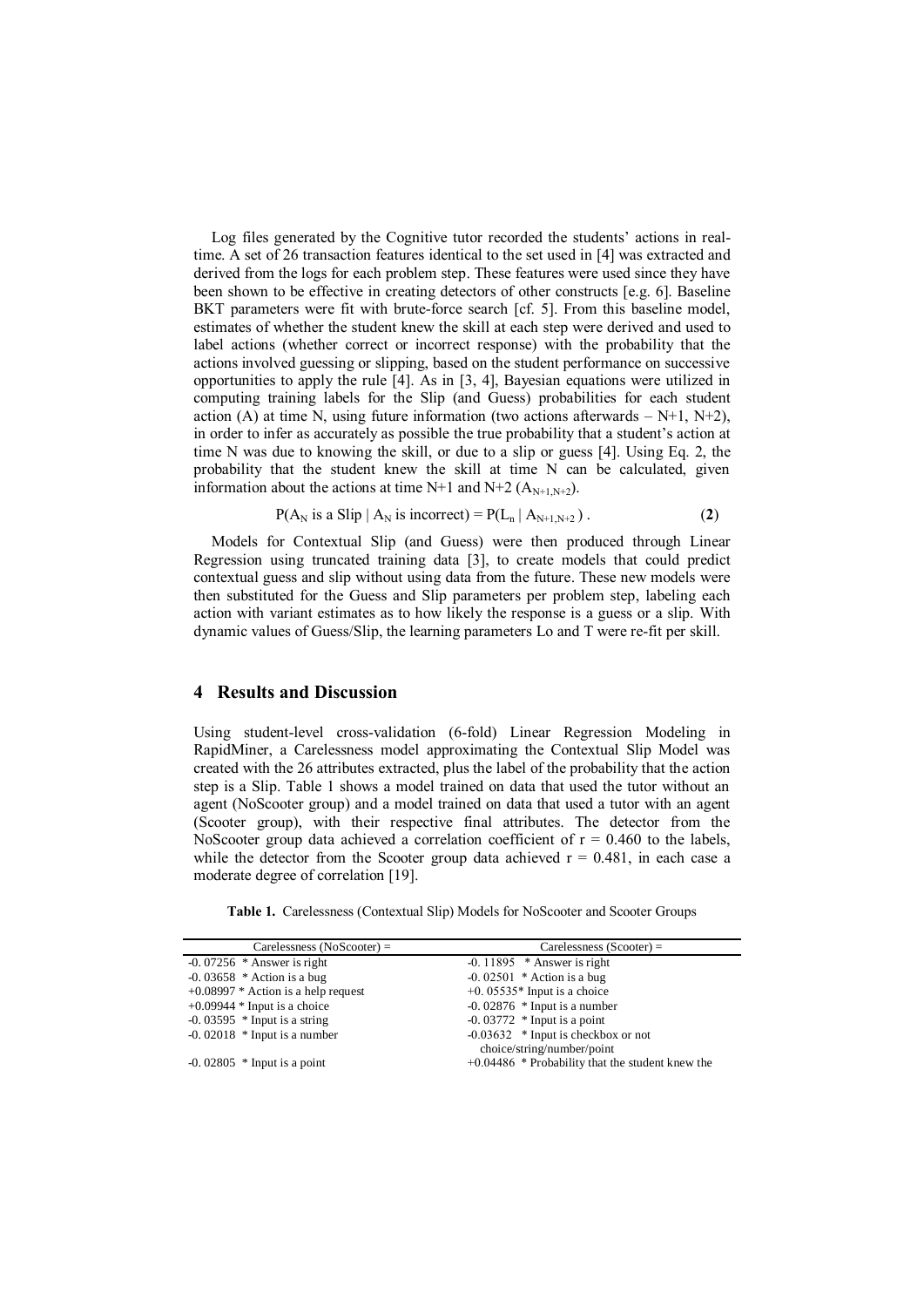|                                                                                                  | skill involved in this action                                                                      |
|--------------------------------------------------------------------------------------------------|----------------------------------------------------------------------------------------------------|
| $-0.01662$ * Input is checkbox or not<br>choice/string/number/point                              | $+0.07296$ * Pknow-direct from log files                                                           |
| +0.00903 * Probability that the student knew the<br>skill involved in this action                | $+0.10466 *$ Not first attempt at skill in this problem                                            |
| $+0.00707$ * Pknow-direct from log files                                                         | $+0.00434$ * Time taken, normalized in terms of SD<br>off average across all students at this step |
| - 0.01495 * Not first attempt at skill in this problem                                           | $+0.00249$ * Time taken in last three actions.<br>normalized                                       |
| $-0.06562$ * First transaction on new problem                                                    | $+0.11895$ * Answer not right                                                                      |
| -0.00573 * Time taken, normalized in terms of SD<br>off average across all students at this step | -0.00099 * Errors has this student averaged on this<br>skill across problems                       |
| $+0.07257$ * Answer not right                                                                    | $-0.00033$ * Total time spent on this skill across<br>problems                                     |
| $+0.00025$ * Number of errors the student made on<br>this skill on all problems                  | $+0.02207$ * Previous 3 actions were on the same cell                                              |
| -0.00067 * Errors has this student averaged on this<br>skill across problems                     | $-0.01615$ * Previous 5 actions were on the same cell                                              |
| $+0.00021$ * Total time spent on this skill across<br>problems                                   | $-0.01205$ * How many of the previous 5 actions<br>were errors                                     |
| $+0.00532$ * Previous 3 actions were on the same cell                                            | $-0.02557$ * Has the student made at least 3 errors on<br>this problem step, in this problem       |
| $-0.00335 *$ Previous 5 actions were on the same cell                                            | $+0.06601$                                                                                         |
| $+0.00766$ * How many of the previous 8 actions were<br>help requests                            |                                                                                                    |
| $-0.00792$ * How many of the previous 5 actions were<br>errors                                   |                                                                                                    |
| -0.03136 * Has the student made at least 3 errors on                                             |                                                                                                    |
| this problem step, in this problem                                                               |                                                                                                    |
| $+0.08456$                                                                                       |                                                                                                    |
|                                                                                                  |                                                                                                    |

The carelessness detectors passed the tests for model degeneracy in [3, 4]. Within the 127 students' activities, there were a total of 1221 scenarios where the student had three consecutive correct actions per skill, while 419 instances where the student had at least 10 consecutive correct actions. In both cases, the model was not empirically degenerate – the estimate of knowing the skill afterwards did not decrease after these correct actions. The generated carelessness model also passed the theoretical degeneracy test – the maximum of the new contextual  $P(S)$  values did not exceed 0.5.

This model was successful at predicting whether the student would perform correctly on the next opportunity to practice the skill, in both the NoScooter and Scooter groups. The contextual-guess-and-slip model achieved prediction of  $A' =$ 0.821 for the NoScooter group, and  $A' = 0.814$  for the Scooter group (A' refers to the model's ability to distinguish between a right and wrong answer, with a chance probability of 0.5). Both contextual-guess-and-slip models achieved slightly higher A' values than their baseline BKT counterpart  $(A' = 0.816$  for the NoScooter group, and  $A' = 0.807$  for the Scooter group), although this was not cross-validated. It is worthnoting that with the low number of skills within the Scatterplot Tutor, the potential benefits of the CGS model for reducing over-parameterization are reduced.

In addition to A' values, the goodness of the models were also supported by their Bayesian Information Criterion values for Linear Regression Models [18]. Both models had BIC' values far less than -6 (NoScooter = -414.60, Scooter = -401.21), the cut-off for a model being better than chance [18], making these models better-thanchance indicators of this behavior.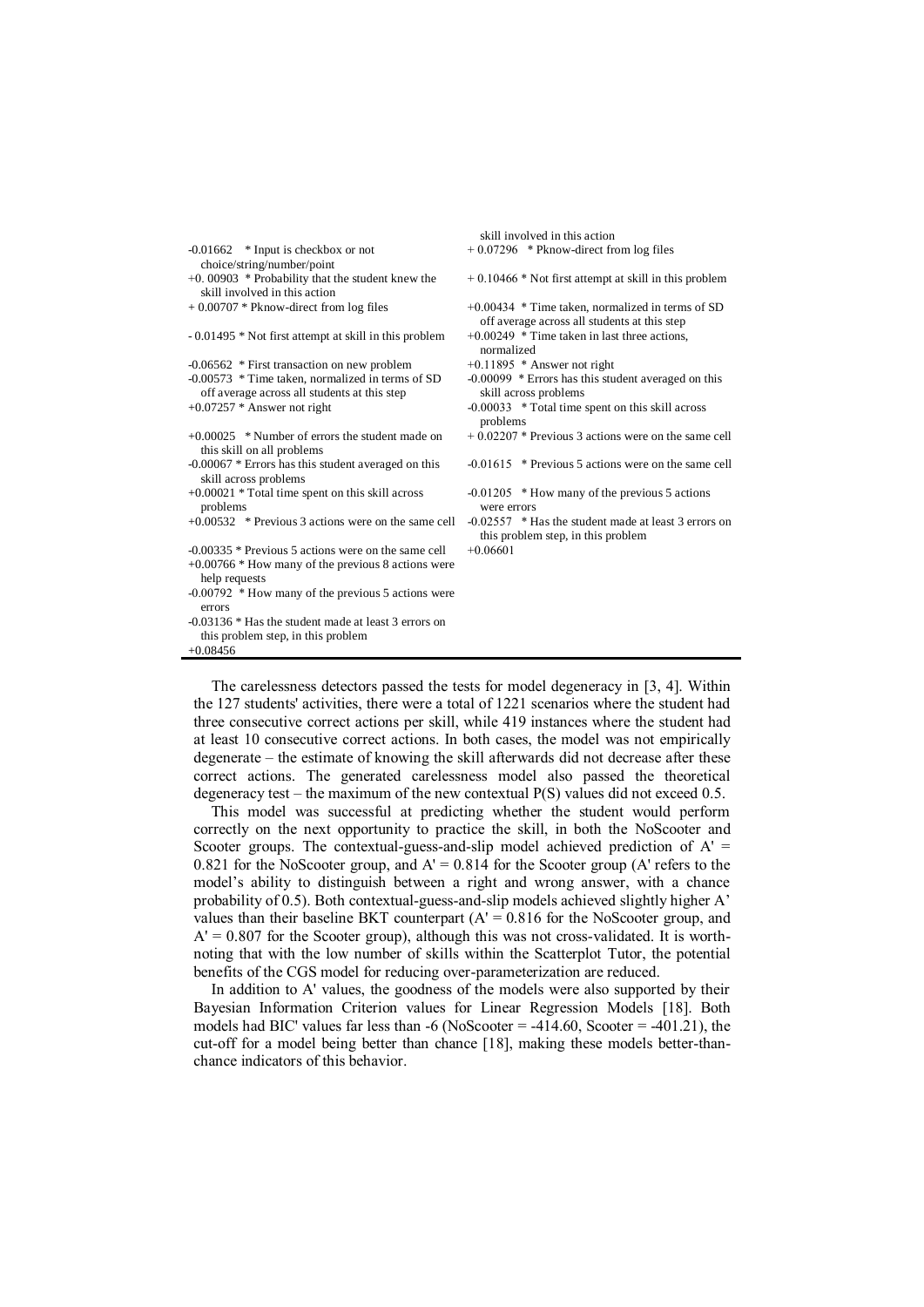To investigate generalizability, we tested each detector on the opposite data set, i.e. the NoScooter detector was used on the Scooter group dataset and the detector from the Scooter group was used on the NoScooter group dataset. We also tested the detectors with Scatterplot log data from a US school setting [cf. 6]. These interaction logs from the US (described in greater detail in [6]) were gathered from  $6<sup>th</sup>-8<sup>th</sup>$  grade students, in the suburbs of a medium-sized city in the Northeastern USA. Fifty-two students used the Scooter version of the tutor, and 65 students used the NoScooter version. Table 2 shows the detectors' correlation between the labeled (from Eq.  $2$ our CGS equations) and predicted (from our models) slip values in each data set. Within the NoScooter condition data, the detector trained on the Scooter condition data actually performed slightly better  $(r=0.471)$  than the detector trained on the NoScooter data (r=0.460). Within the Scooter data, the detector trained on the NoScooter data performed moderately worse  $(r=0.392)$  than the detector trained on the Scooter data  $(r=0.481)$ , although still respectably. These results appear to indicate between mild degradation and no degradation when a carelessness detector is transferred between versions of the tutor with or without an ECA. The asymmetry in transfer between the two environments can be attributed to the fact that the skills and action steps in the NoScooter environment are also present in the Scooter environment, whereas the opposite is not true. When transferred to data from the USA, both of the detectors trained on data from the Philippines performed quite well, performing better in the USA than in the Philippines for all combinations of training and test conditions. This is striking evidence for detector generalizability, when the detectors perform better in a new country than in the original country, with no refitting. As a whole, taking correlation as a metric, the carelessness detectors trained in this study appear to show little to no degradation when transferred to different data sets.

**Table 2.** Correlation (r value) of Slip Detectors to Slip Labels in Different Data Sets.

|                           | NoScooter-Group Detector (PH) | Scooter-Group Detector (PH) |
|---------------------------|-------------------------------|-----------------------------|
| NoScooter Group Data (PH) | 0.460                         | 0.471                       |
| Scooter Group Data (PH)   | 0.392                         | 0.481                       |
| NoScooter Group Data (US) | 0.490                         | 0.591                       |
| Scooter Group Data (US)   | 0.537                         | 0.605                       |

An interesting additional finding was that the Scooter group committed fewer errors compared to the NoScooter group (both PH and US data). Whether or not these errors were careless, it is possible that Scooter's interventions supported future student performance in the tutor

For both test environments, we also examined the values of P(S) according to the model, when certain conditions hold in the data (average predicted  $P(S) = 0.12$  and maximum  $P(S) = 0.38$  across all conditions). One finding is that errors were more likely to be slips when the probability that the student knew the skill before answering was greater than the initial probability  $L<sub>0</sub>$  for that skill (the 4009 cases in the data where this condition held had an average predicted  $P(S) = 0.18$ , compared to the average  $P(S) = 0.10$  where this condition didn't hold). In addition, if a student's successive actions (at least two) for a particular problem step and skill are correct, a subsequent mistake was more likely to be a slip (850 cases where predicted P(S)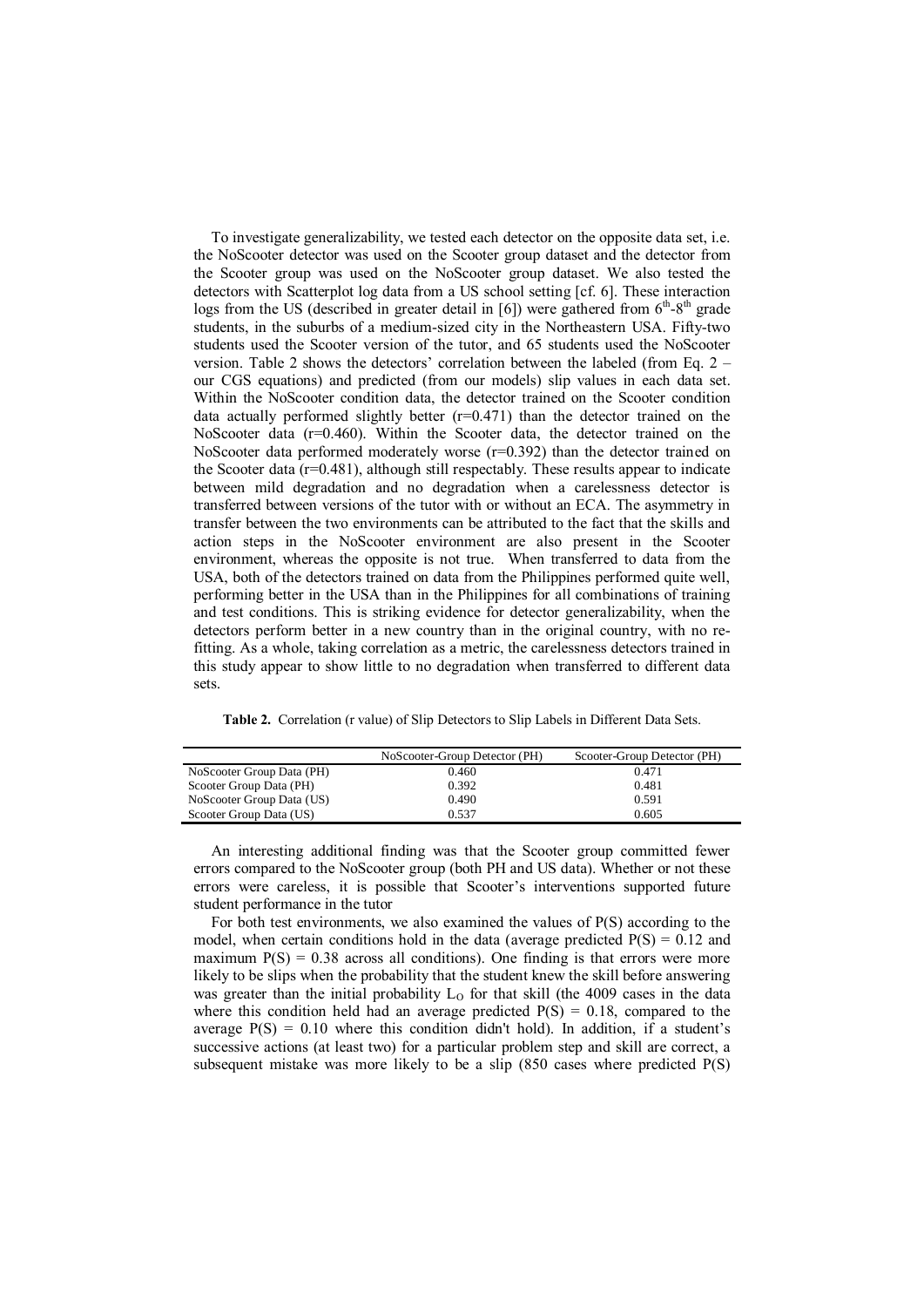increased to an average of 0.20). Slip was even more strongly associated with cases where the student has made very few prior errors on a skill with a high initial knowledge value  $(L<sub>0</sub>)$  (355 cases in the data, average predicted  $P(S) = 0.27$ ).

## **5 Conclusion**

In this paper, we developed detectors of student carelessness within a lesson on scatterplots in a Cognitive Tutor for middle school mathematics, building off prior work in this area [3, 4]. These detectors were tested for robustness when transferred to a different version of the same tutor, and data from schools in a different country. Two carelessness detectors (for the NoScooter condition and the Scooter condition, which incorporated an Embodied Conversational Agent) were created from interaction logs acquired from the tutor usage of Philippine high school students, using a variant of Bayesian Knowledge Tracing, the Contextual Guess and Slip method, which dynamically estimated if an incorrect response was a slip. Our results suggest that these detectors are generalizable and can transfer across tutors with interface differences (i.e. with and without an embodied conversational agent), as well as across different school settings (i.e. Philippine high school and US middle school), increasing potential for automatically intervening in future systems when the students is careless.

#### **Acknowledgments**

This research was supported by the Philippines Department of Science and Technology Philippine Council for Advanced Science and Technology Research and Development under the project "Development of Affect-Sensitive Interfaces", and by the Pittsburgh Science of Learning Center (National Science Foundation) via grant "Toward a Decade of PSLC Research", award number SBE-0836012. We thank Mrs. Carmela Oracion, Jenilyn Agapito, Ivan Jacob Pesigan, Ma. Concepcion Repalam, Salvador Reyes, Ramon Rodriguez, the Ateneo Center for Educational Development, the Department of Information Systems and Computer Science of the Ateneo de Manila University and the faculty, staff, and students of Ramon Magsaysay Cubao High School for their support in this project.

### **References**

- [1] Arroyo, I., Cooper, D., Burleson, W., Woolf, B. P., Muldner, K., Christopherson, R., "Emotion Sensors Go To School," In Proceedings of the International Conference on Artificial Intelligence in Education (2009), 17-24.
- [2] Baker, R.S.J.d., "Modeling and Understanding Students' Off-Task Behavior in Intelligent Tutoring Systems," *Proceedings of ACM CHI 2007: Computer-Human Interaction* (2007), 1059-1068.
- [3] Baker, R.S.J.d., Corbett, A.T., & Aleven, V., "Improving contextual models of guessing and slipping with a truncated training set," *In Proceedings of the 1st International Conference on Educational Data Mining* (2008), 67-76 .